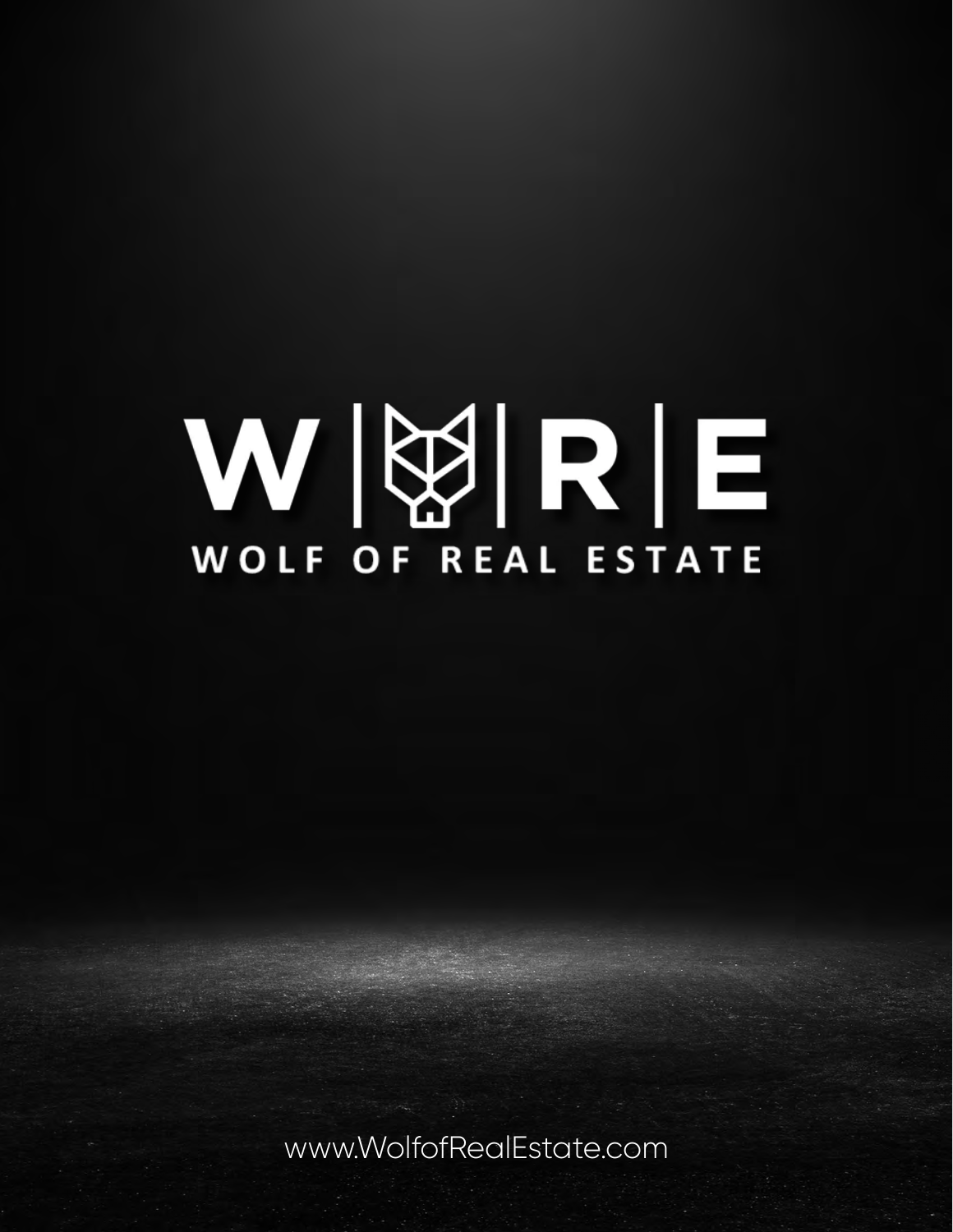### **SUMMARY**

**The Wolf of Real Estate is a project built with the power of NFT technology, designed to empower, educate & provide opportunities to people worldwide.** Our endeavors hinge on the largest asset class in the world, which is property.

The W.O.R.E. NFT is exclusive access to our community where risk and capital allocation are decentralized, unlike traditional business opportunities. Our community was built before our project was created through elite business professionals, brokerages, and venture capitalists.

With a series of features deployed within the W.O.R.E community, everyone involved will have an equal opportunity to learn, select business ventures, and vote on the next steps of the project.

As these details are presented one by one to the community, our team will share third party concepts which disrupt common and traditional ventures for the benefit of W.O.R.E NFT owners.

With two tiers of W.O.R.E. NFTs, our community can select their level of involvement and the importance of their votes towards the decentralization of the project. This will be similar to a D.A.O. (Decentralized Autonomous Organization) with added features.

Registered voting for the deployment of resources & community efforts will bring incredible exposure to private market real estate opportunities, exclusively for W.O.R.E NFT holders.

## **OpenSea**

### $\mathbf{W}$   $|\&$   $\mathbf{R}$   $|\mathbf{E}|$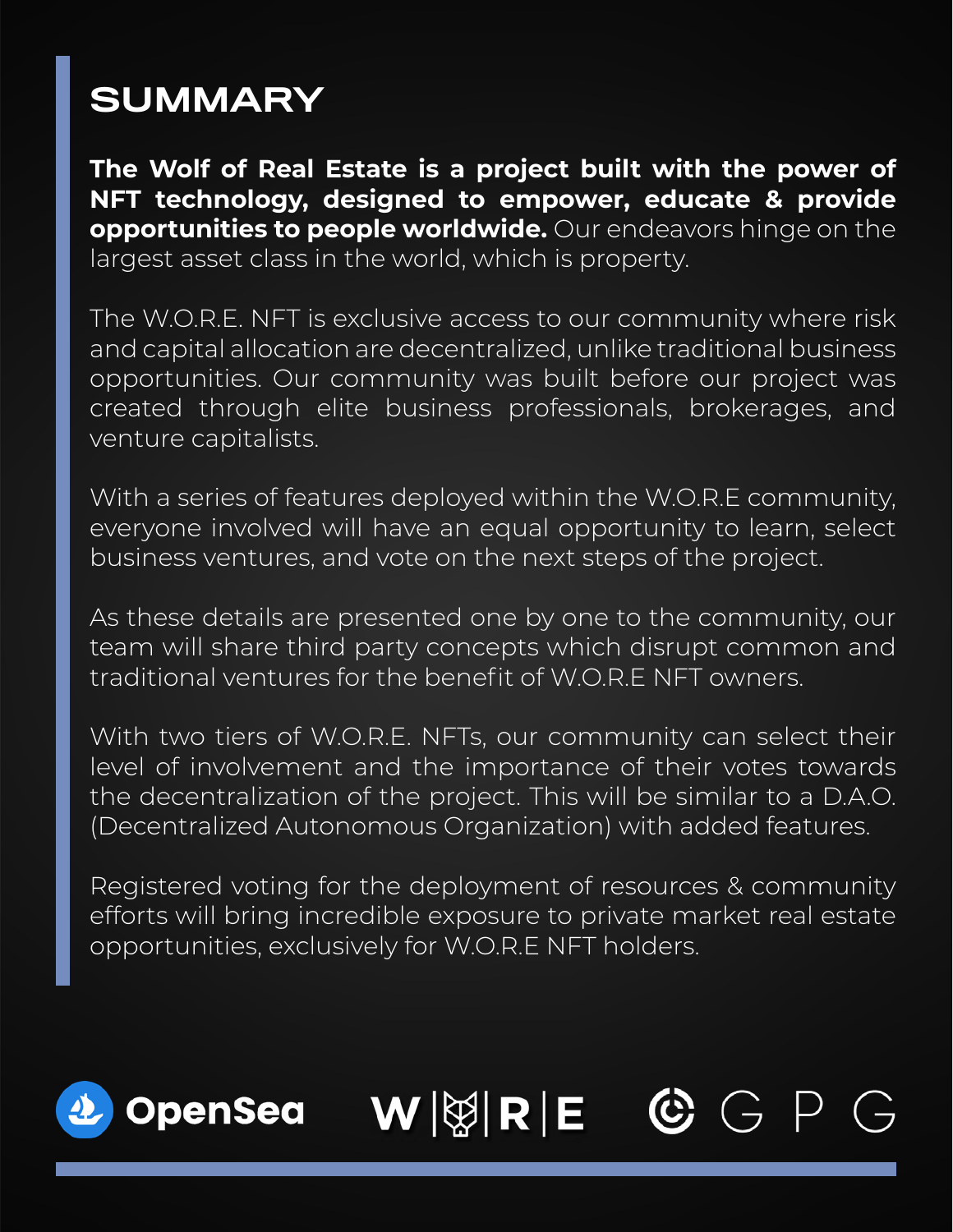#### REAL ESTATE OPPORTUNITIES

Third-party businesses have already aligned with W.O.R.E offering business ventures to our NFT holders by tapping into a unique array of micro-economies in the physical and digital world.

**W.O.R.E will partner with third-party businesses to deploy decentralized capital to a portfolio of Luxury Properties and offer exclusive business opportunities to our NFT holders.** This allows many benefits which would not be possible traditionally.

Our community provides our international referral network of W.O.R.E. accredited. These crypto-friendly real estate agents can transact with IRL property using digital assets such as Bitcoin and other cryptocurrencies.

Our project's voting & marketing mechanisms will empower everyone holding a W.O.R.E. NFT to thrive in many ways based on our interest in real estate. Leveraging property in this way has not been done with our existing network of third-party experts.

The W.O.R.E. community will also be able to work alongside our team to market and promote these ventures so that efforts can be decentralized amongst everyone for multiple benefits.

Registered community voting for the deployment of resources & community efforts will bring incredible exposure to private market real estate opportunities, exclusively for W.O.R.E NFT holders.

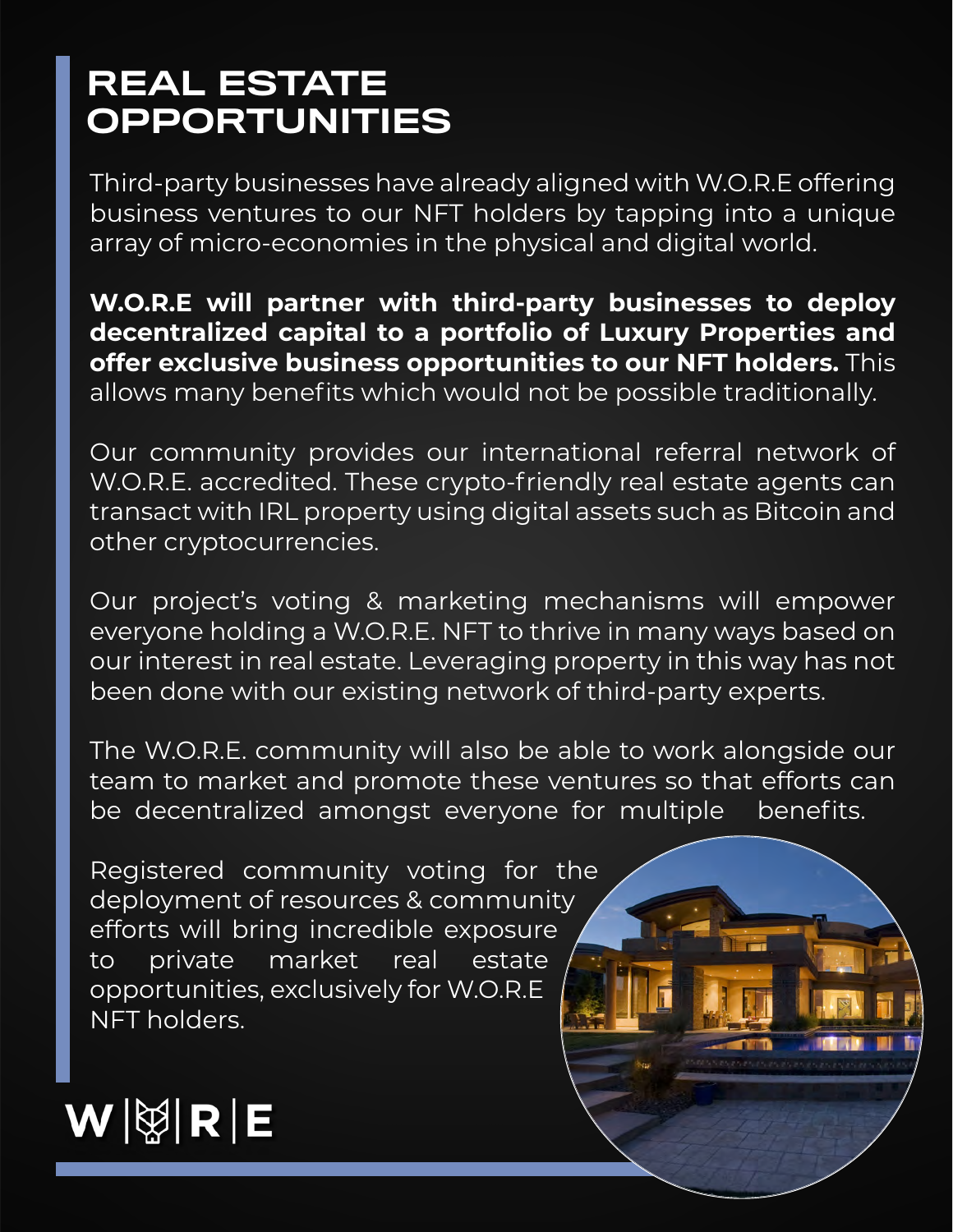#### NETWORKING & EDUCATION

The best way to benefit ourselves as individuals and as community members is to understand how we invest our time and efforts.

#### **As a part of our mission at W.O.R.E., we pride ourselves on educating and informing our community about digital assets, decentralization, web3 developments & new technologies from our team of experts.**

Our team does not want our NFT holders to be in the dark about understanding the function and roadmap of W.O.R.E., so we will have online and in-person events to inform our community.

Being the owner of NFTs, digital assets & managing cryptocurrencies is each of our own responsibility, but W.O.R.E. is here to help.

The elite business, real estate and blockchain professionals that we work with will be featured in a one of a kind channel of information for you, while excercising essential thought leadership for the success of our network.

Beyond the education from our team and platform, you can also expect the community itself to be supportive as we build this culture. Our team moderators will shape the information being deployed to everyone involved with W.O.R.E.

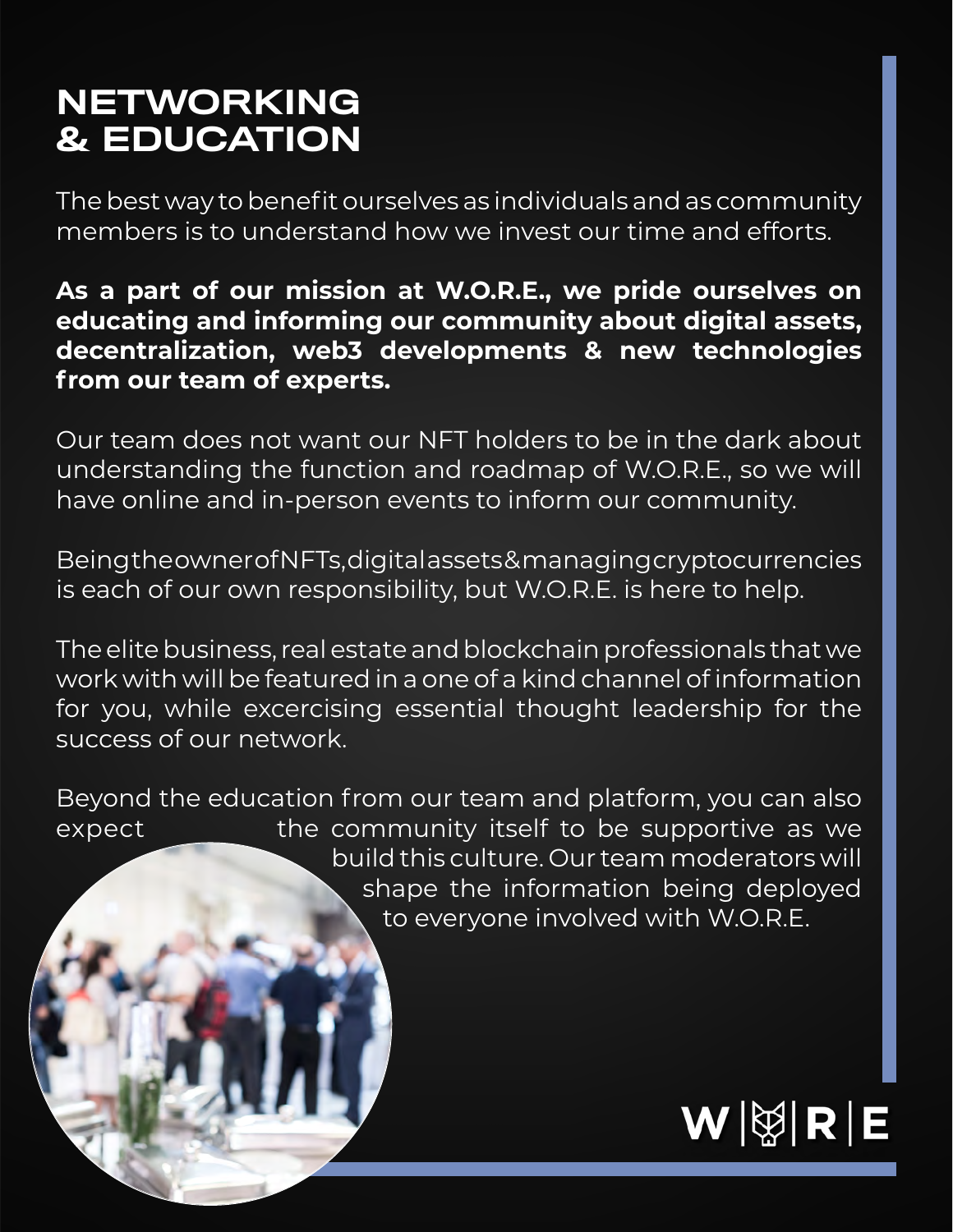#### DIGITAL ASSET ACCESSIBILITY

Understanding that digital assets are all about permissionless technology. We see the importance of moving your assets around with no difficulty.

If you use the W.O.R.E. NFT and want to trade its value on opensea.com or another NFT marketplace, you will always have the right to do so.

**W.O.R.E. will offer secondary opportunities under our NFT, to exclusive future cryptocurrencies we may create, or general market cryptocurrencies we may use.** These will be available with open market liquidity and permissionless use.

Transactions that may tie to Bitcoin, Ethereum, or other digital assets with future partnerships will be done so with no custody on behalf of our community.

Any opportunity related to real estate that you choose to access will be done on your own behalf. Yet, our team will be there to advise you and educate you.

We will never ask you to transact through our team, share your private keys or personal information related to your digital wallets. Existing partnerships that we have with digital exchanges and swapping services will be shared with our growing community.

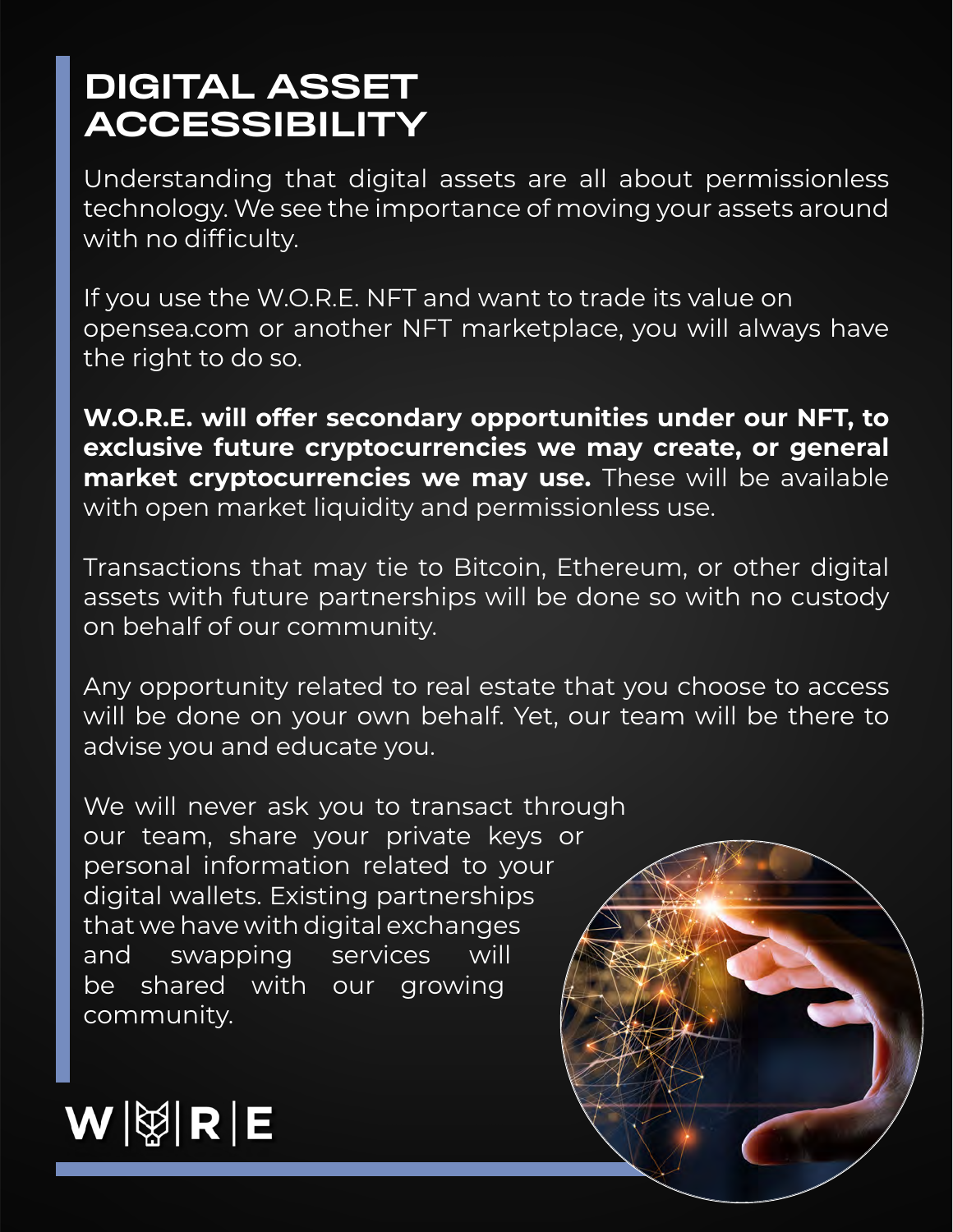#### **METAVERSE** LAND OWNERSHIP



A common statement about technology is this; "Do not be the first or last to invest in new ventures." This is evident as digital property, specifically land, has now been established as valuable to those who want to develop brands, communities and global marketing.

Having access to information and experts regarding the many metaverses operating now is priceless. Future metaverses are even more important to our community as the general public has not fully adopted digital real estate as we have.

Your own personal opportunity grows exponentially by having access to our team, our network and business ventures created strictly from the W.O.R.E. ecosystem.

**W.O.R.E. will purchase and feature real estate marketing within multiple metaverses.** Our NFT holders will have exclusive access to list their own IRL (In Real Life) real estate in the store, which turns regional listings to global listings. This also opens the door to global capital for yourself or your clients for those who are licensed real estate professionals.

Imagine a world where we feature properties and views in our world and the digital worlds being built right before our eyes!